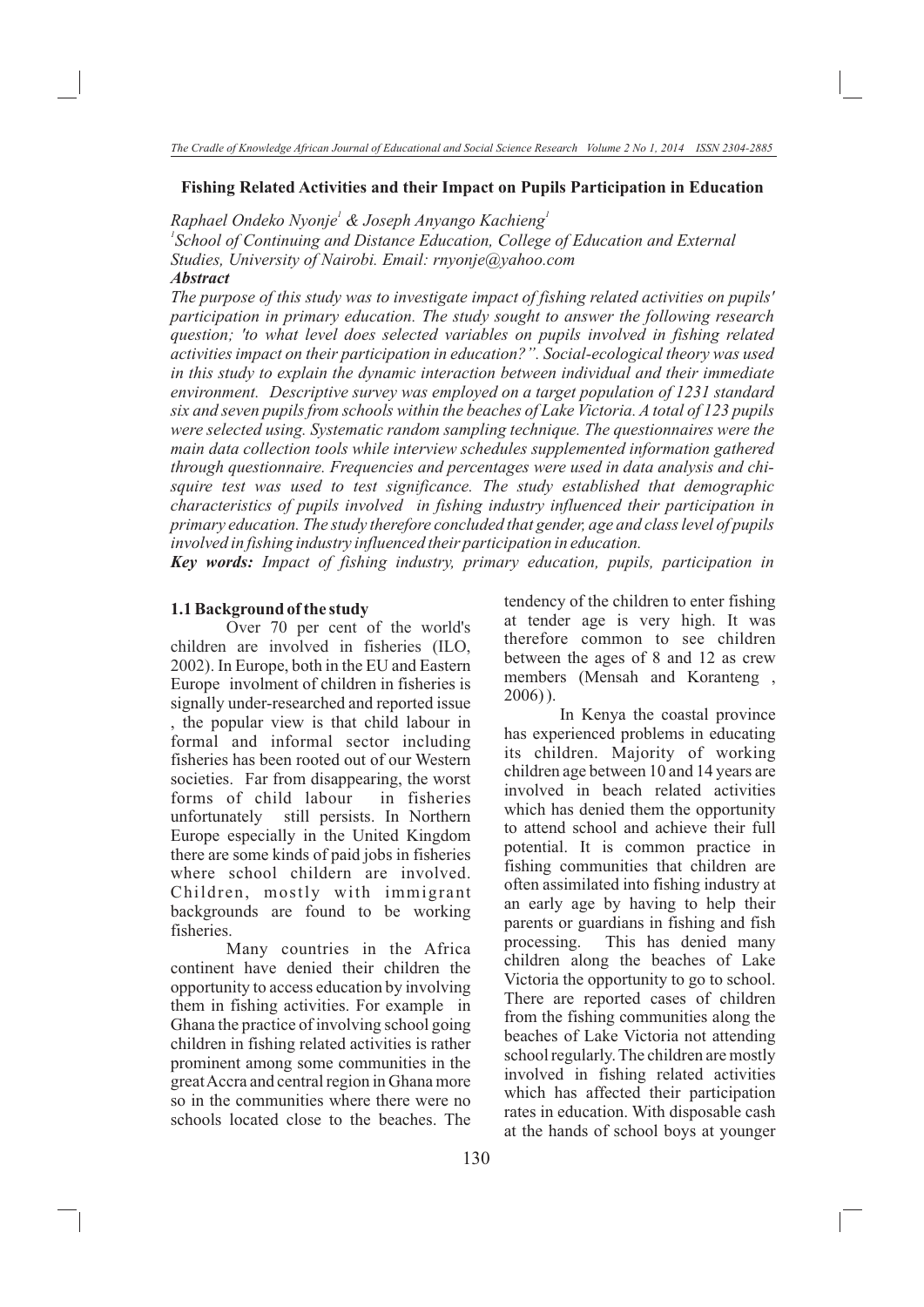age and through peer influence, school boys do not value going to school. This in effect has increased dropout and absenteeism rate amongst school boys found along the beaches of Lake Victoria. *Oywa (2002)*  addresses the question of increasingly high school dropout rates of 63% among girls in Nyanza Province in Kenya. This evidence shows that there is high dropout of girls from formal schooling in Nyanza province which could be attributed to involvement of school girls in fishing related activities. Many school-aged boys and girls in fishing communities living along the beaches of Lake Victoria have been deprived of their right to education. Primary school participation rates are very low in schools that are along the beaches of Lake Victoria in Nyanza province. Education system in schools around the beaches experience high wastage as a result of absenteeism, low completion rate, high rate of drop-out and low performance in national examination. For example preliminary result from North Rachuonyo district education office (DEO) shows that completion rate of 41.8% for girls and 55.6% for boys and drop-out rate being 19.5% for girls and 10.3% for boys (DEO's office, department of statistics, 2009) when the foregoing statistics is compared with those of Nyamira district which has a dropout rate of 5.8% for girls and 5.3% for boys and completion rate being 58.3 for girls and 64.2% for boys (MoE, 2008) we find that participation of pupils' in primary education in North Rachuonyo district is alarming. This can be attributed to many factors among which are fishing related activities.

The purpose of this study was to investigate the extent to which fish related activities influenced pupils participation in primary education. Demographic characteristics such as age, sex, class level and social status of the pupils are important factors that determine pupils' participation in fishing related activities. Pupils' demographic characteristics are major variables that influence pupils' participation in fishing related activities. It therefore important to develop a disaggregated analysis of pupils' demographic factors that influence participating in fishing related activities. Such analysis would provide the basis for understanding the extent at extent to which demographic characteristics of pupils participating in fishing activities influences participation in primary school education. Education participation rates amongst the school children from fishing communities have been influenced by their demographic characteristics. Primary school participation rates have been noted to poor in fishing communities around the world notably in South Eastern and African continent.

Involvement of school going children in fisheries is something that cannot be overemphasized in the continent of Africa. The tendency of the children to enter fishing at tender age is very high is notably in countries such as Ghana, Zambia, Chad, Uganda, Tanzania and Senegal. These countries have denied their children the opportunity to access education by involving them in fishing related activities. According to child labour website (Not Dated) 70.5% of boys and 29.5% of girls from the fishing communities in the central regions of Ghana are involved in fishing related activities. About 42% of boys are engaged in actual fishing, draining water from the canoe, paddling the canoe and about 11% of girls are engaged in fishing-related activities such as smoking, buying and selling fish products. The involvement of school children in fishing related activities have tremendously affected the education of children in the central regions of Ghana. This is evidenced by low participation rates in primary schools amongst the fishing communities in Ghana. 45.5% of school going children from the fishing communities in central regions of Ghana have dropped out of formal school and about 33% of children in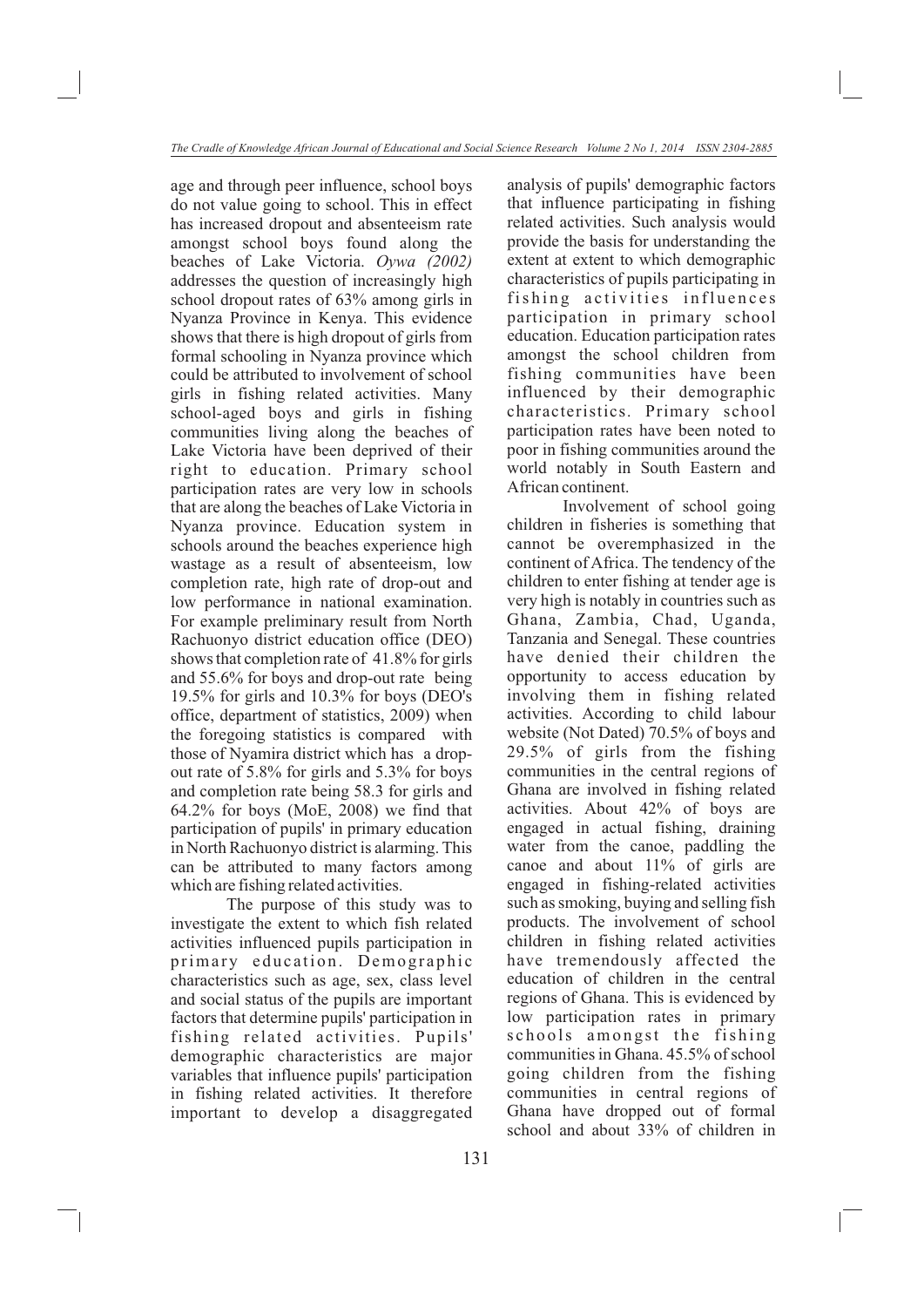such communities have not had any formal education. Only 14.8% of boys and 6.6% of girls aged between 5- 9 years have either dropped out at the primary level or are still attending primary school. 21% of children aged between 10- 15 years have dropped out of school and a considerable percent of about 5.1% of children in the same age group have not had any formal, N.D). Mensah and Koranteng (2006) notes that the practice of involving school going children in fishing related activities is rather prominent among communities in the great Accra and central region in Ghana more so in the communities where there are no schools located close to the beaches.

Walakira and Byamugisha (2007) study on Child labour in the Fisheries Subsector in Uganda focused on major water bodies of Lake Victoria, Kyoga, Edward and George. The study found that about 94% of all children living in fishing villages in Uganda are involved in fishing related activities, 87% of these children are children aged 5-11 years and 98% are children aged 15 –17 years. In all age categories, the proportion of labouring children is incredibly high although as expected, highest among the older children aged 15-17 to the tune of 98%. 87% of younger children aged 5-11 years are also involved in fishing related activities. There is a slight variation by gender, there are more boys (95%) than girls (88%) who are involved in fishing related activities in the fishing communities in Uganda. With respect to age, variations can be seen in the types of work children undertake particularly in the lower age group of 5-11 years. These younger children predominantly undertake less heavy work such as collecting fire wood. The participation of children in more heavy, risky and technically demanding activities increases with age. Hence, the older children are more into fishing, scaling fish, bisecting fish, sorting fish, rowing the boat and emptying water from boat. In relation to gender, girls are more preoccupied with activities that are carried out away from lake water with the exclusion of fetching water. Girls are mostly involved in feminine responsibilities.

The study finding estimates that 29% of girls from the fishing villages in Uganda are basically involved in collecting firewood , 25% in fish cleaning and 24% in scaling. Boys normally clean nets, ferry fish from boats to the weighing scales/selling Stalls, hook fish, do ride boats to carry out fishing inside the lake. Hooking fish is normally done offshore, school boys as young as 5 years can hook fish on their own and are able to get some income from the sale of fish caught. Walakira and Byamugisha *(2008) laments that the involvement of school going children in fishing related activities have tremendously affected the education of children in Uganda. About 59% of school going children from the fishing communities in Uganda are not attending school and that the rate of dropout from formal schooling account for 54%.* 

#### **1.2 Theoretical framework**

This study is based on the social-ecological theory which explores the dynamic interaction between individual and their immediate environment. This theory developed out o f t h e w o r k o f U r i e Bronfenbrenner's(1979) which focused on the relationship between the individual and the environment. one of the feature of socio-ecological theory is that it takes into account the environment and its relationship to people at individual, interpersonal, organizational and community levels. This theory looks at individual's behavioural patterns within the context of system of relationships that form ones environment. The social-ecological theory therefore helps us to identify factors that promote participation in a given activity by recognising the multiple factors that influences an individual's behaviour. In this study socio- ecological theory was used to explain how the individual, social environment and physical environment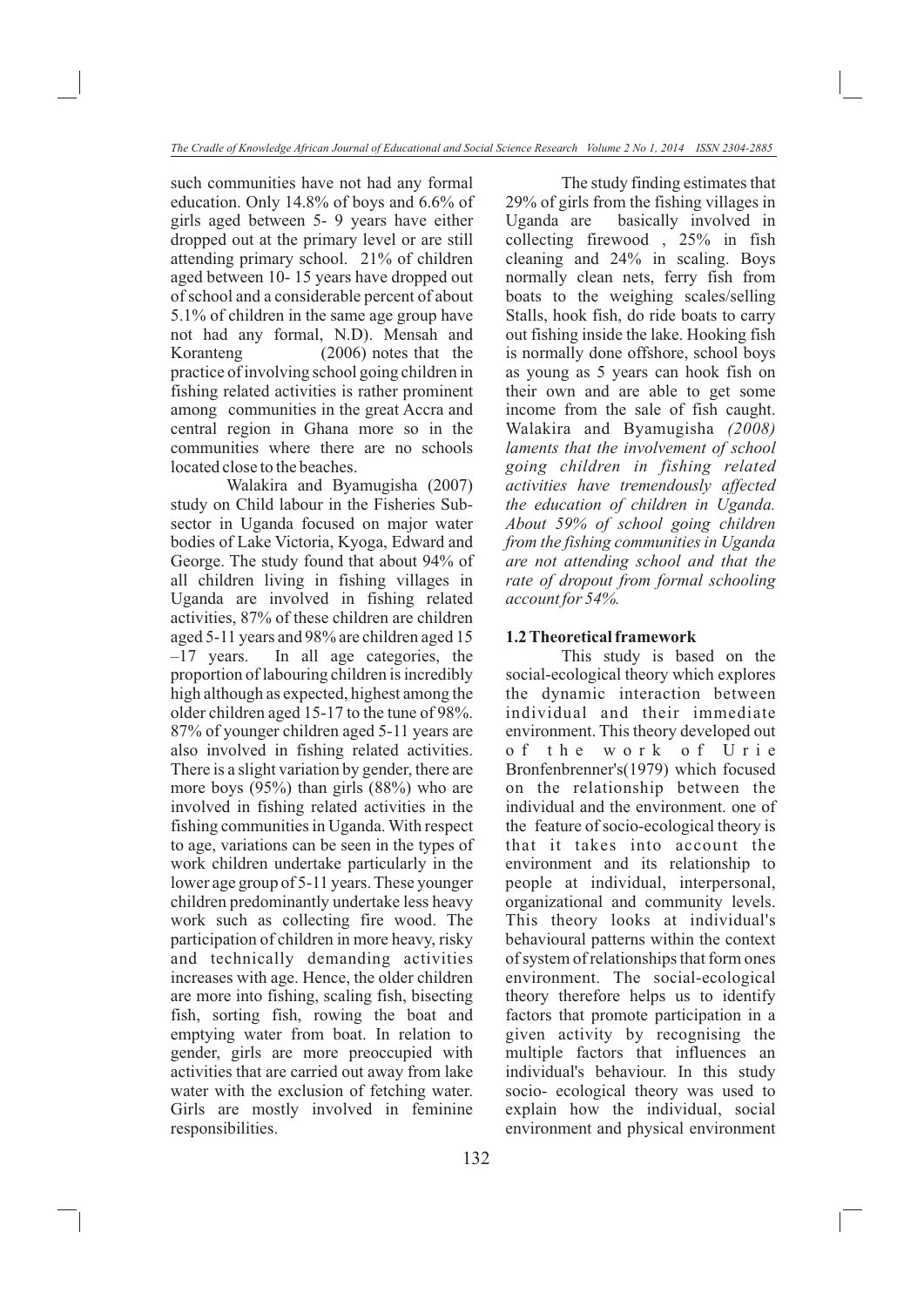influences individual's participation in any given activity

# **2. Methodology**

In this study the independent variables represented pupils' personal characteristics and for the purpose of this study, age and gender were selected. Another variable that was considered as independent was students' class level. The dependent variable constituted sub-components of pupils' participation in education which included; attending school regularly, sneaking out of school and dropping out of school. The study employed descriptive survey research design. The research design was suitable for this study since it aimed at collecting and analysing information regarding attitude, knowledge, opinion and views of respondents on how they are affected by fishing related activities. The target population was 1,231 pupils drawn from standard six and seven pupils found within the study region. The target population occupied an area spreading 20 Kilometre in radius from the shore of Lake Victoria. The study site had several beaches which included; Alum, Mainuga, Rawi, Doho and Miti Mbili beaches of Lake Victoria in Rachuonyo Division. A sample of 231

respondents was drawn from the target population which included 168 pupils, 42 class teachers and 21 head teachers. A total of 8 pupils (Four from each sampled class) were systematically sampled form each of the 21 primary schools that participated in the study. To cater for gender balance stratified random sampling was used where equal number of boys and girls were sought at every class. Questionnaires and interview schedules were used as the main data collection instruments. Descriptive statistics such as frequencies and percentages were used as data analysis techniques. Hypotheses were tested using chi-square at 0.05 level of significant.

### **3. Find and discussions**

### **3.1 Fishing related activities and pupils school attendance**

Demographic characteristics of pupils participating in fishing related activities were examined in relation to their participation in primary education. Pupils were asked to indicate whether or

|                    |                  | <b>Response</b> |                  |            |
|--------------------|------------------|-----------------|------------------|------------|
| Demographic        | Yes              |                 | $\bf No$         |            |
| characteristic     | <b>Frequency</b> | Percentage      | <b>Frequency</b> | Percentage |
| Gender             |                  |                 |                  |            |
| Male               | 50               | 29.8            | 34               | 20.2       |
| Female             | 43               | 25.6            | 41               | 24.4       |
| <b>Total</b>       | 93               | 55.4            | 75               | 44.6       |
| Age category       |                  |                 |                  |            |
| $10-13$            | 43               | 25.6            | 31               | 18.4       |
| $13 - 16$          | 48               | 28.6            | 42               | 25.0       |
| 16-19              | 02               | 1.2             | 02               | 1.2        |
| <b>Total</b>       | 93               | 55.4            | 75               | 44.6       |
| <b>Class level</b> |                  |                 |                  |            |
| Class $6$          | 49               | 29.2            | 36               | 21.4       |
| Class 7            | 44               | 26.2            | 39               | 23.2       |
| <b>Total</b>       | 93               | 55.4            | 75               | 44.6       |

**Table 3.1: Pupils and their attendance to school**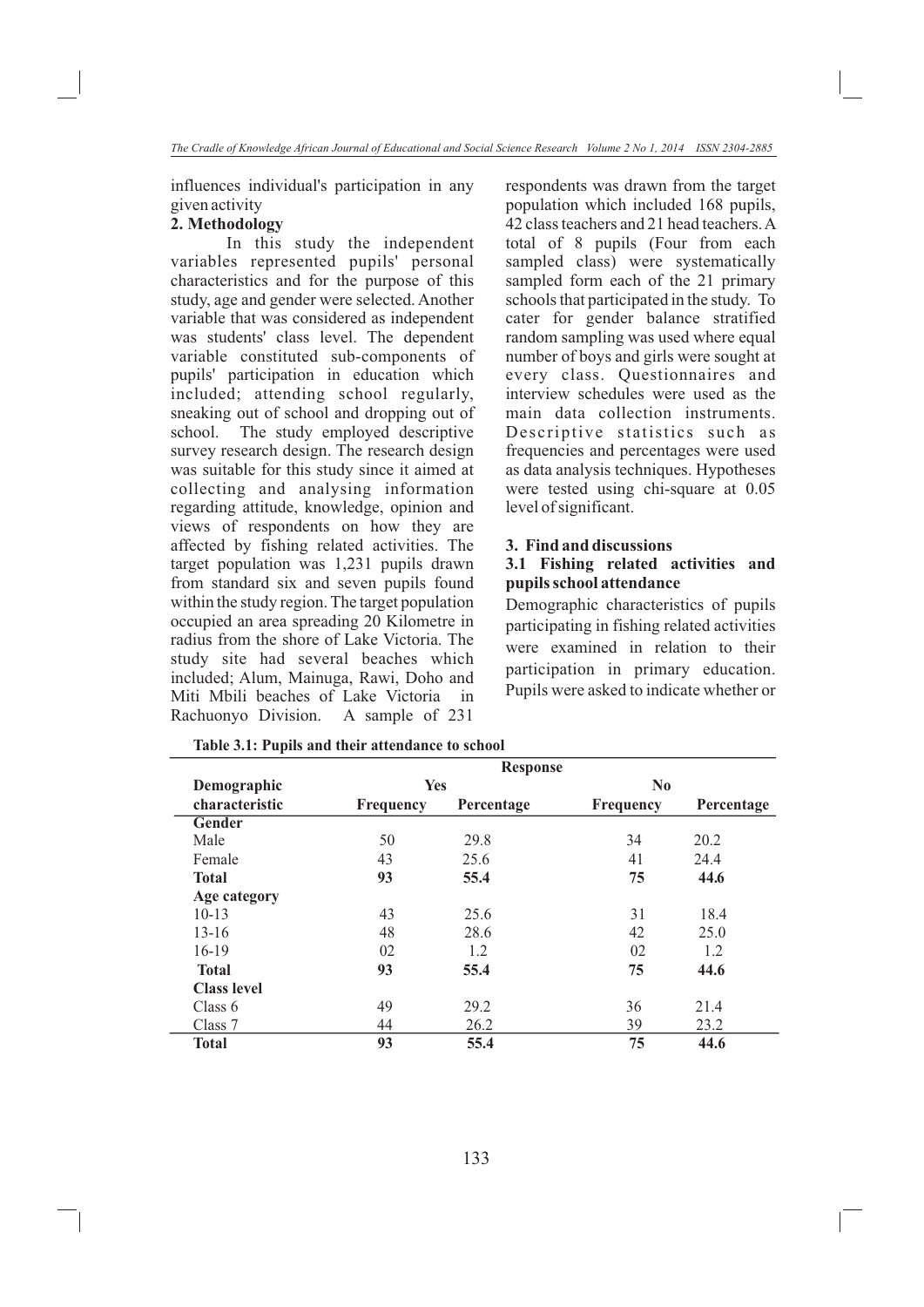A proportion of 93 (55.4 %) of pupils mentioned that they had failed to attend school regularly due to fishing related activities while 75 (44.6 %) said that they attended school regularly. Out of 93 pupils who said that they failed to attend schools dies to being involved in the fish related activities, 50 (29.8%) were male while 43 (25.6%) were female. Statistics implies that more than a half (55.4%) of the pupils could not attend schools regularly due to fishing relate activities within the school environment and most of the pupils (29.8%) that were affected are of male gender These findings are almost similar findings in a study carried out by Nakabugo, Byamugisha and Bathaghalire (2008) on future schooling in Uganda also found that 64.2% of absenteeism cases in the fishing villages of Rwangara and Ntoroko in Uganda were caused by pupils' involvement in fishing related activities. A study by walakira and byamugisha *(2008)* on child labour in the fishing sector in Uganda found *that* more boys (95%) than girls (88%) who were involved in fishing related activities in the *fishing communities in Uganda were not attending school regularly due to influence of fishing related activities.*

Absenteeism was highly realised in pupils aged between 13-16 years as pupils in this age group registered 48 (28.6 %) of pupils who failed to attend school regularly but reduced to 43 (25.6 %) for pupils aged 10-13 and 2 (1.2 %) for pupils aged 16-19. However, 31(18.4 %) of pupils aged 10- 13years, 42 (25.0%) of pupils aged 13-16 years and 2 (1.2 %) of pupils aged 16-19 years attended school regularly. In relation to age of the pupils participating in fishing related activities the study finding revealed that pupils aged between 13-16 years failed to attend school regularly more than pupils

aged between 10-13 years. This implied that as the pupils matured in age they became more involved in fishing related activities a factor that probably influenced their attendance to school. The study finding also revealed that 25.6 % of pupils aged between 10-13 years who failed to attend school regularly almost neared the highest percentage 28.6 % of pupils aged between 13-16 years. This finding showed that many pupils aged between 10-16 years failed to attend school regularly a factor that probably indicated high child labour amongst school going children.

Class 6 pupils registered a higher percentage of 49 (29.2%) of pupils who failed to attend school regularly due to participation in fishing related activities than 44 (26.2 %) of pupils in class 7 who equally did the same. On the contrary 36 (21.4 %) of pupils in class 6 and 39  $(23.2 \%)$  of pupils in class 7 attended school regularly and therefore their attendance to school was not in any way influenced by fishing related activities. From this analysis it is evidenced that pupils in class 6 failed to attend school regularly than pupils in class 7. This state of affairs is explained by the fact that more of class 6 pupils were involved in fishing related activities than pupils in class 7.

The study further sought to establish whether pupils' participation in primary education as represented by pupils' attendance to school differed significantly by gender. The following null hypothesis was tested using  $X^2$  test at 0.05 level of significant;

 $H<sub>o</sub>$  *There is no significant relationship between gender of pupils participating in fishing related activities and their* 

| Table 3.2: Chi square test on gender and attendance |  |
|-----------------------------------------------------|--|
|-----------------------------------------------------|--|

|                  |                  | <b>YES</b> | NO               |            |                |    |  |
|------------------|------------------|------------|------------------|------------|----------------|----|--|
| Gender           | <b>Frequency</b> | percentage | <b>Frequency</b> | Percentage | $\mathbf{X}^2$ | df |  |
| Male             | 50               | 29.8       |                  | 20.2       |                |    |  |
| Female           |                  | 25.6       | 41               | 24.4       |                |    |  |
| <b>Total</b>     |                  | 55.4       |                  | 44.6       |                |    |  |
| $\propto$ = 0.05 |                  |            |                  |            |                |    |  |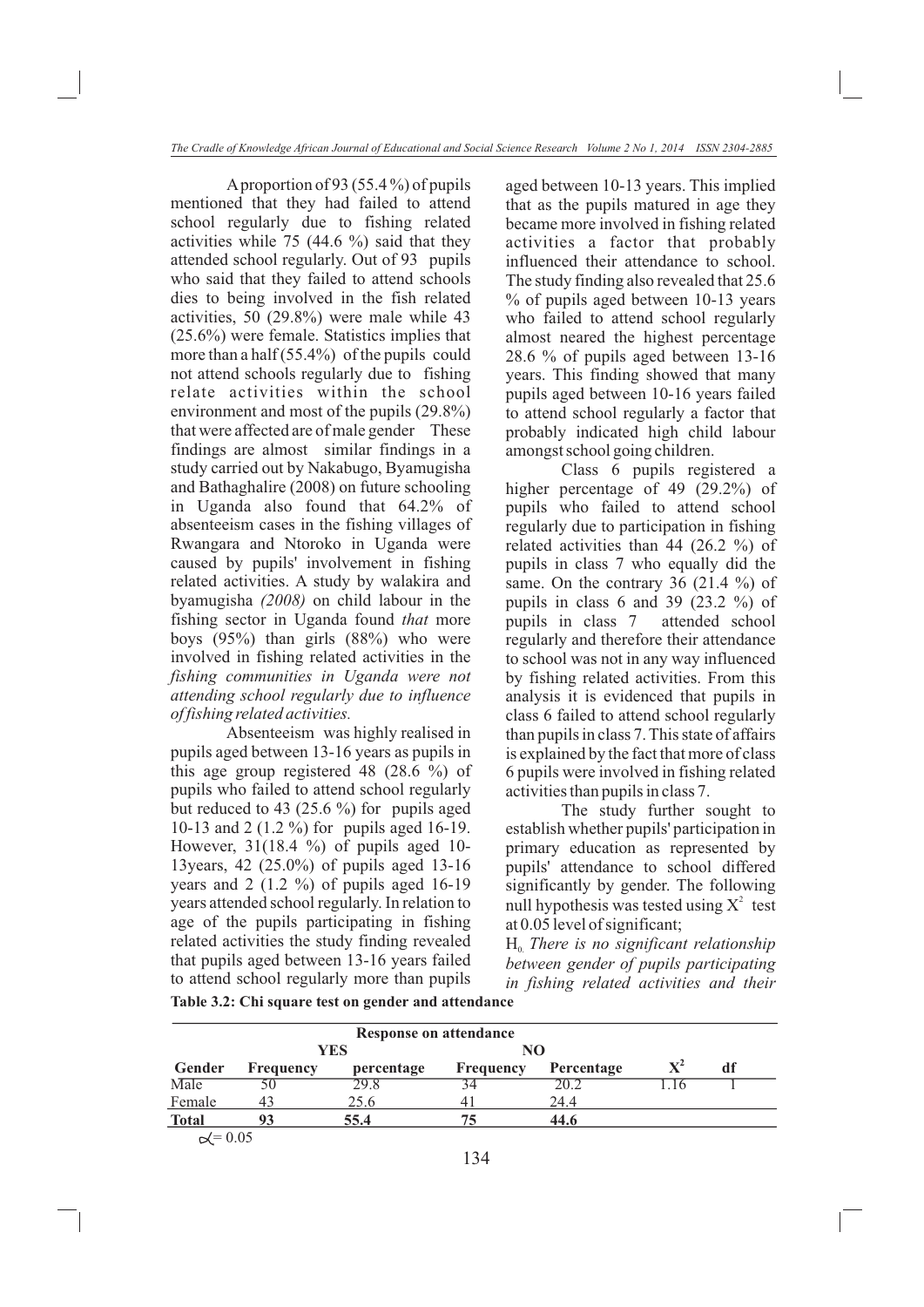Table 3.2 shows the  $X^2$  calculated value of 1.16 at 1 degree of freedom. At 0.05 level of significant, critical value was found to be 3.84. In this case  $X^2$  calculated is less than critical value. The null hypothesis that there is no significant relationship between gender and participation in education as influenced by fishing related activities was not rejected. This means that gender and school attendance are independent of each

other, meaning that there are other factors that influence attendance to school other than gender of pupils involved fishing related activities.

Given the above findings, teachers' opinion on the same was sought. Teachers were asked to comment on whether pupils' attendance to school was influenced by fishing related activities and the responses were presented in table 3.3.

| Table 3.3: Teachers' opinion on pupils' attendance to school |  |  |  |  |
|--------------------------------------------------------------|--|--|--|--|
|--------------------------------------------------------------|--|--|--|--|

| <b>Class teachers</b> |           |            | <b>Head teachers</b> |            |              |
|-----------------------|-----------|------------|----------------------|------------|--------------|
| <b>Response</b>       | Frequency | Percentage | Frequency            | Percentage | <b>Total</b> |
| Yes                   |           |            |                      | 95.2       | 56           |
| No                    |           | 4.3        |                      | 4.8        |              |
| Total                 | 42        | 100        |                      | 100        | 0.1          |

The study finding revealed that 36 (85. %) of class teachers agreed that fishing related activities made pupils fail to attend schools while 6 (14.3 %) did not agree. To the head teacher, 20 ( 95.2 %) agreed that fishing related activities made pupils fail to attend schools as opposed to 1 (4.8 %) who did not agree.

On overall, it can therefore be inferred that majority 56 (88.8 %) of teachers agreed that fishing related activities made pupils fail to attend schools .This finding concurs with statistics in table 3.1 where 93 (55.4 %) of pupils who participated in the study mentioned that they had failed to attend school regularly due to fishing related activities .

#### **3.2 Pupils' retention in school**

 This section discuses the influence of fishing related activities on pupils' retention in school. The study sought to examine the extent at which personal characteristics of pupils participating in fishing activities influenced their retention in school. It was necessary to know whether or not children sneaked out of school to participate in fishing related activities. To achieve this, pupils were asked to indicate whether or not they had ever sneaked out of school to participate in fishing related activities. The responses were cross-tabulated with their gender, age and level of their class and results presented in table 3.4.

| Table 3.4: Pupils who sneaked out of school to participate in fishing related activities |  |  |  |
|------------------------------------------------------------------------------------------|--|--|--|
|                                                                                          |  |  |  |

|                    |           |            | <b>Response</b> |            |  |
|--------------------|-----------|------------|-----------------|------------|--|
| Demographic        |           | <b>YES</b> |                 | NO         |  |
| characteristics    | Frequency | Percentage | Frequency       | Percentage |  |
| Gender             |           |            |                 |            |  |
| Male               | 44        | 26.2       | 40              | 23.8       |  |
| Female             | 35        | 20.8       | 49              | 29.2       |  |
| <b>Total</b>       | 79        | 47.0       | 89              | 53.0       |  |
| Age category       |           |            |                 |            |  |
| $10 - 13$          | 34        | 20.2       | 38              | 22.6       |  |
| $13 - 16$          | 43        | 25.6       | 49              | 29.2       |  |
| $16-19$            | 02        | 1.2        | 02              | 1.2        |  |
| <b>Total</b>       | 79        | 47.0       | 89              | 53.0       |  |
| <b>Class level</b> |           |            |                 |            |  |
| Class 6            | 45        | 26.8       | 39              | 23.2       |  |
| Class 7            | 34        | 20.2       | 50              | 29.8       |  |
| <b>Total</b>       | 79        | 47.0       | 89              | 53.0       |  |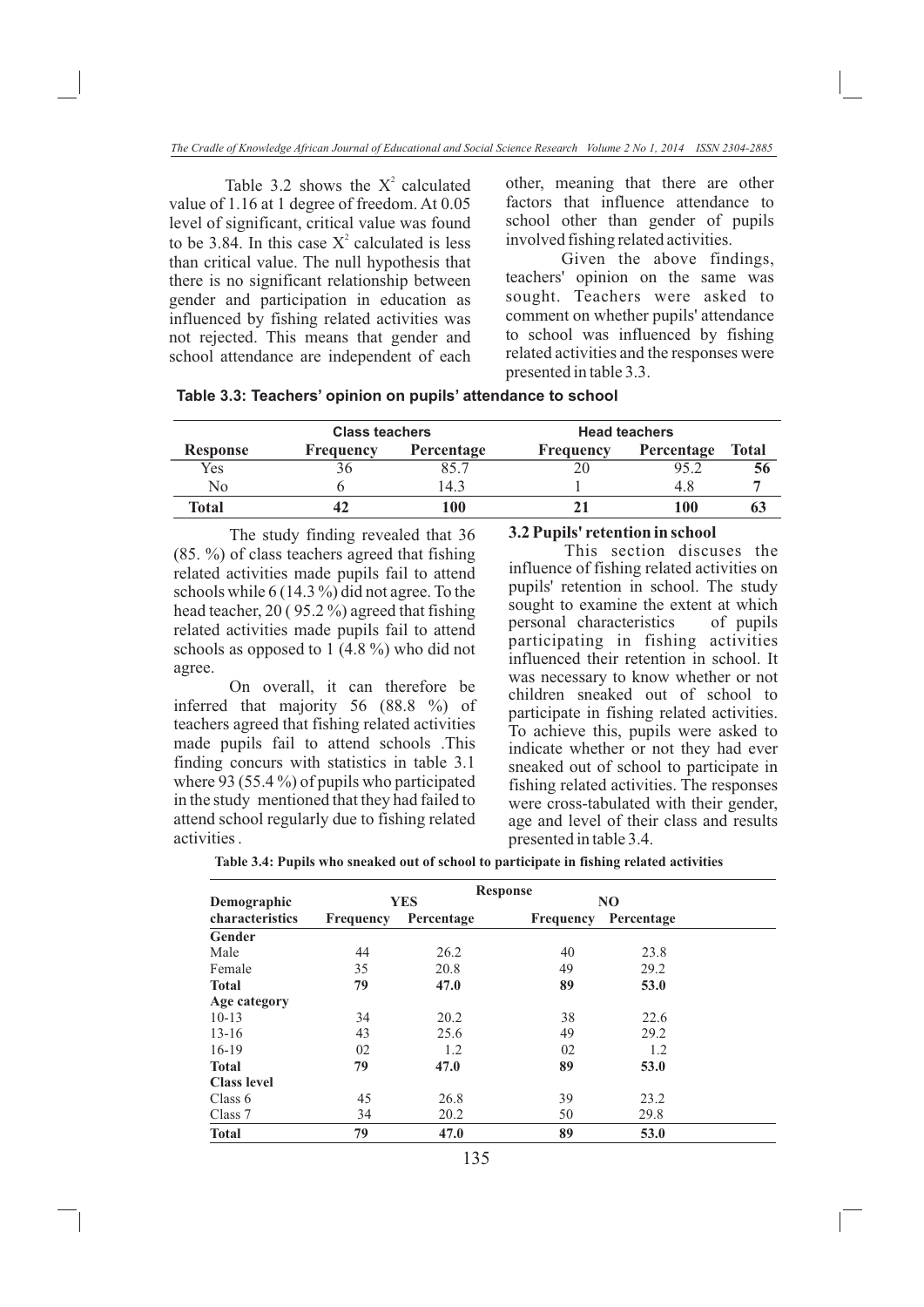A proportion of 79 (47 %) of pupils sneaked out of school to participate in fishing related activities as opposed to 89 (53 %) who never sneaked out of school to participate in fishing related activities. From this analysis it is evidenced that fishing related activities had less influence on the rate at which pupils sneaked out of school as mentioned by 89 (53  $\%$ ) of the pupils who participated in the study.

Study finding also revealed that to some extent fishing related activities influenced the rate at which pupils sneaked out of school as mentioned by 79 (47 %) of the pupils . This finding concurs with statistics on table 3.6 where majority of teachers of sampled primary schools mentioned that many pupils sneaked out of school to participate in fishing related activities.

In relation to gender, the study revealed that more boys 44 (26.2 %) than girls 35 (20.8%) sneaked out of school to participate in fishing related activities as opposed to 40 (23.8 %) of boys and 49(29.2 %) of girls who never sneaked out of school to participate in fishing related activities. From this analysis it is evidenced that more boys than girls sneaked out of school to participate in fishing related activities. The problem of boys and girls sneaking out of school to participate in fishing related activities is not unique to this study. In a similar study carried out byWalakira and Byamugisha *(2008) on* child labour in the fishing sector in Uganda also found *that*  (95%) of *boys and* (88%) of *girls from the communities in Uganda were not attending school regularly as in most cases they either sneaked out of school or totally absented themselves from school.*

The rate of sneaking out of school was higher to the tune of 43 (25.6 %) in pupils aged between 13- 16 years but reduced to 34 (20.2 %) in pupils aged 10-13 and 2 (1.2 %) in pupils aged 16-19 years. On the contrary 38 (22.6%) of pupils aged 10-13years, 49 (29.2%) of pupils aged 13-16 years and 2 (1.2 %) of pupils aged 16-19 years never sneaked out of school to participate in fishing related activities. In relation to age of the pupils participating in fishing related activities the

study finding revealed that pupils aged between 13-16 years sneaked out of school to participate in fishing related activities more than pupils aged between 10-13 years, this implied that as the pupils matured in age they became more involved in fishing related activities a factor that probably influenced the rate at which they sneaked out of school.

A higher proportion of 45 (26.8% ) of pupils in class 6 sneaked out of school to participate in fishing related activities as opposed to 34 (20.2 %) of pupils in class 7 who equally did the same. On the contrary,  $39$  ( $23.2\%$ ) of pupils in class 6 and 50 (29.8 %) of pupils in class 7 never sneaked out of school to participate in fishing related activities. From this analysis it is evidenced that pupils in class 6 sneaked out of school to participate in fishing related activities than pupils in class 7. This state of affairs is explained by the fact that more of class 6 pupils were involved in fishing related activities than pupils in class 7.This factor probably influenced the rate at which pupils in class 6 sneaked out of school to participate in fishing related activities. It might as well be inferred that pupils in class 7 sneaked out of school less than pupils in class 6 because of the fact that they were more engaged in learning activities a factor which probably influenced their stay in school.

Study finding that class 6 pupils sneaked out of school more than pupils in class 7 does not concur with finding by Walakira and Byamugisha *(2008) who in a study on* child labour in the fishing sector in Uganda found *that as pupils advanced in* level of their classes they become aggressively engaged in fishing related activities which in effect affect their education attainment than pupils in lower class.

The study further sought to establish whether pupils' participation in primary education as represented by sneaking out of school differed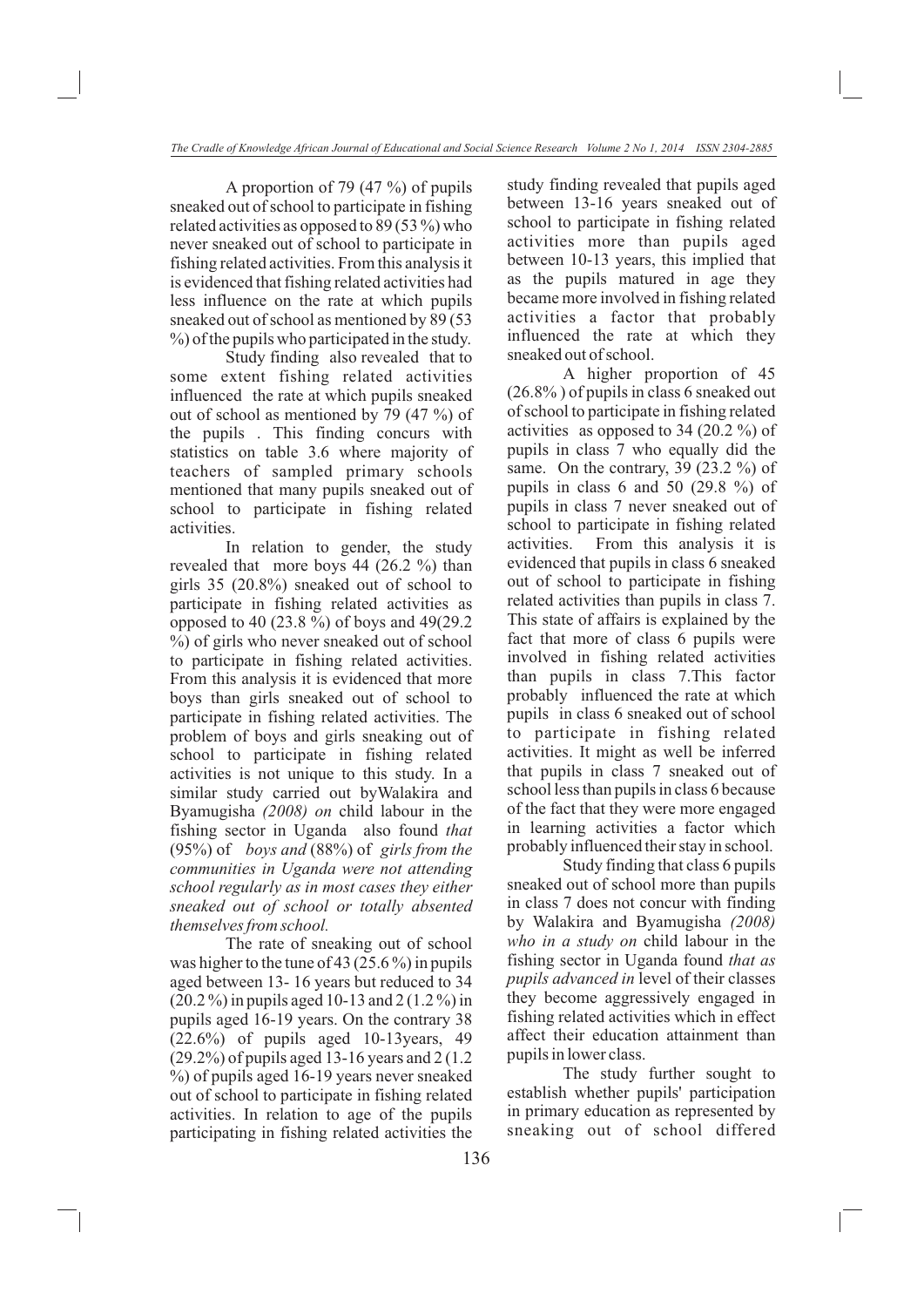significantly as per class level. The following null hypothesis was tested using  $X^2$  test at 0.05 level of significant:

 $H<sub>0</sub>$  *There is no significant relationship between the class level of pupils involved in fishing related* 

|  |  |  |  |  | Table 3.5: Chi square test on class level and rate of sneaking out of school |  |
|--|--|--|--|--|------------------------------------------------------------------------------|--|
|--|--|--|--|--|------------------------------------------------------------------------------|--|

|               |                          | Response on sneaking out of school |                  |            |      |  |
|---------------|--------------------------|------------------------------------|------------------|------------|------|--|
|               | Yes                      |                                    | No.              |            |      |  |
| <b>Gender</b> | <b>Frequency</b>         | percentage                         | <b>Frequency</b> | Percentage |      |  |
| Male          |                          | 26.8                               | 39               | 23.2       | 2.86 |  |
| Female        | 34                       | 20.2                               | 50               | 29.8       |      |  |
| <b>Total</b>  | 70                       | 47.0                               | 89               | 53.0       |      |  |
|               | $\wedge$ $\wedge$ $\sim$ |                                    |                  |            |      |  |

 $\propto$  = 0.05

Table 4.13 shows the  $X^2$  calculated value of 2.86 at 1 degree of freedom. At 0.05 level of significant, critical value was found to be 3.84. In this case  $X^2$  calculated is less than critical value. The null hypothesis that there is no significant relationship between class level and participation in education as influenced by fishing related activities was not rejected. This means that class level and sneaking out of school are independent of each other, meaning that there are other factors that influence sneaking out of school other than class level of pupils involved in fishing related activities.

Given the above findings, teachers' opinion on the same was sought. Teachers were asked to estimate the rate at which pupils' sneaked out of school to participate in fishing related activities and the results were presented in table 3.6.

| Table 3.6: Distribution of teachers who gave estimate of pupils who sneaked out of school |  |  |  |
|-------------------------------------------------------------------------------------------|--|--|--|
|-------------------------------------------------------------------------------------------|--|--|--|

| <b>Estimate of pupils</b> | <b>Class teachers</b> |            | <b>Head teachers</b> |            |  |
|---------------------------|-----------------------|------------|----------------------|------------|--|
| who sneaked out           | <b>Frequency</b>      | Percentage | <b>Frequency</b>     | Percentage |  |
| Less than $5\%$           |                       | 7.1        |                      | 9.5        |  |
| 5-10 $\%$                 |                       | 7.1        |                      | 14.3       |  |
| 10-15 $\%$                |                       | 19.1       |                      | 23.8       |  |
| 15-20 $\%$                |                       | 26.2       |                      | 42.9       |  |
| $20-25$ %                 |                       | 40.5       |                      | 9.5        |  |
| <b>Total</b>              | 42                    | 100        | 21                   | 100        |  |
|                           |                       |            |                      |            |  |

The study finding revealed 17 (40.  $\%$ ) of class teachers estimated that between 20-25 percent of pupils sneaked out of school to participate in fishing related activities , 11 (26.2 %) estimated between 15-20 percent , 8 (19.1 %) estimated between 10-15 percent and 3 ( 7.1 %) estimated that between 5-10 percent of pupils sneaked out of school to participated in fishing related activities. Only 3 (7.1 %) of class teachers estimated that less than 5 percent of pupils sneaked out of school to participate in fishing related activities.

Conversely 9 (42 9 %) of head teachers estimated that between 15-20 percent of pupils sneaked out of school to participate in fishing related activities while 5 (23.8 %) estimated that between10-15 percent, 3 (14.3 %) estimated that between 5-10 % and 2 (9.5 %) estimated that 20-25 % and less than 5 % of pupils sneaked out of school to participated in fishing related activities.

On overall, it can therefore be inferred that majority of teachers estimated that many pupils sneaked out of school to participate in fishing related activities, this finding corresponds with statistics in table 3.4 where 79 (47 %) of pupils mentioned that they had sneaked out of school to participate in fishing related activities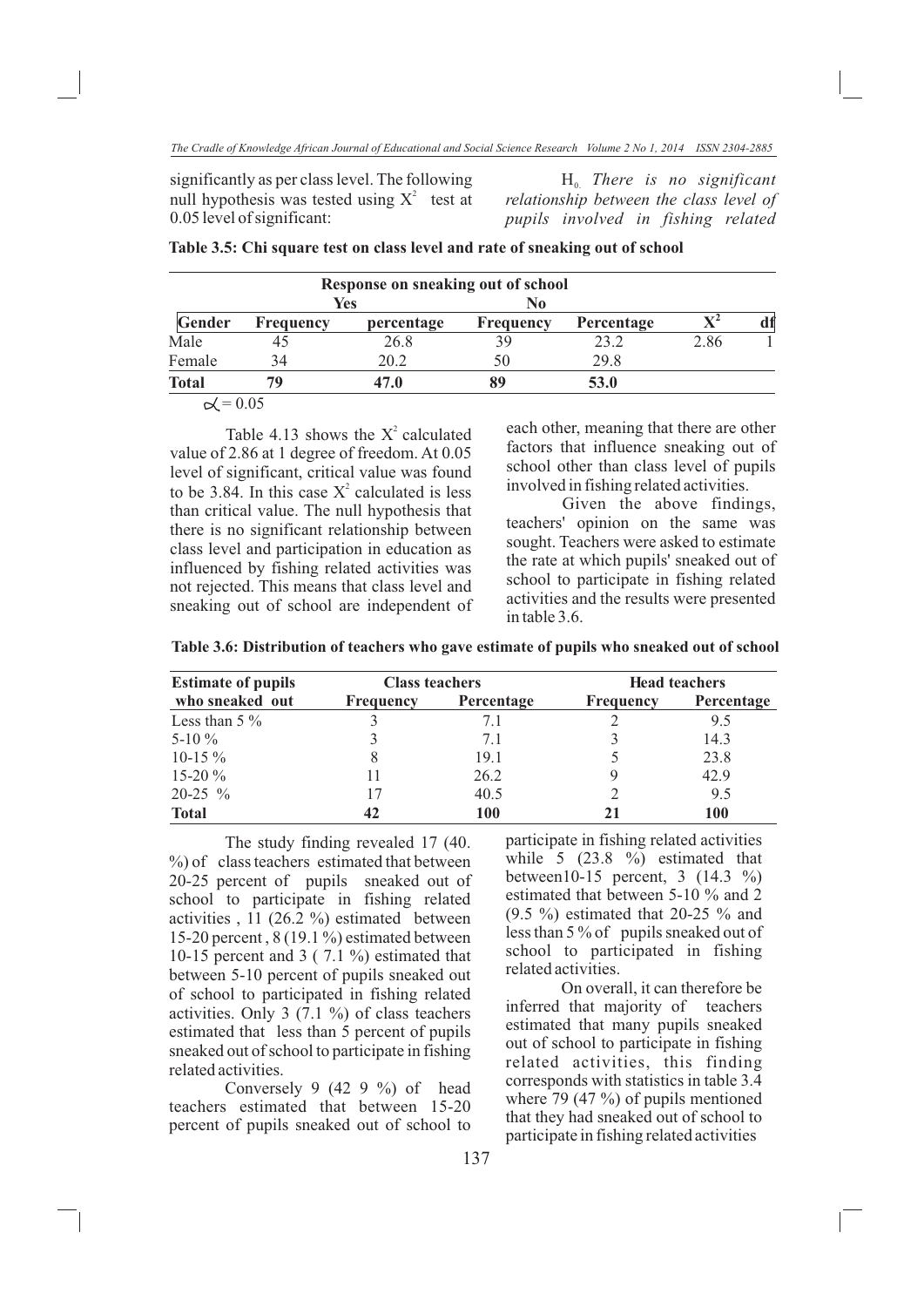### **3. 3 Pupils' knowledge of pupils who had dropped out of school to participate in fishing related activities.**

Pupils' opinion on influence of fishing related activities on pupils' drop out in school was sought to provide information on

rate of school dropout. To achieve this, pupils were asked whether they knew any pupil who had dropped out of school to participation in fishing related activities and the responses were presented in table 3.7.

|  | Table3.7: Distribution of pupils who gave their opinion on pupils' drop out in school |  |  |  |  |  |  |
|--|---------------------------------------------------------------------------------------|--|--|--|--|--|--|
|--|---------------------------------------------------------------------------------------|--|--|--|--|--|--|

| <b>Response</b> | <b>Frequency</b> | Percentage |  |
|-----------------|------------------|------------|--|
| Yes             |                  | 91.1       |  |
| N <sub>0</sub>  |                  | 8.9        |  |
| <b>Total</b>    | 168              | 100        |  |

The study finding revealed that 153  $(91.1\%)$  of pupils mentioned that they had knowledge of a pupil who had dropped out of school due to influence of fishing related activities while 15 ( 8.9 %) said that they had no knowledge of any pupil who had dropped out school due to involvement in fishing related activities. The finding revealed that there was high drop out of pupils from school as evidenced by pupils' knowledge of pupils who had dropped out of school. Pupils' knowledge about school dropout concurs

with observation made by Oywa (2002) who alluded to the fact that 63 % of girls in Nyanza province *had dropped out of school to participate in fishing related activities.*

Given the above findings, teachers' opinion on the same was sought. Teachers were asked to estimate the percentage of pupils who dropped out of school in last one year to participate in fishing related activities and the results were presented in table 3.8.

| <b>Estimate of pupils</b> | <b>Class teachers</b> |            | <b>Head teachers</b> |            |  |
|---------------------------|-----------------------|------------|----------------------|------------|--|
| who drop out              | <b>Frequency</b>      | Percentage | <b>Frequency</b>     | Percentage |  |
| Less than 5               |                       | 21.4       |                      | 9.5        |  |
| $5 - 10$                  |                       | 16.7       |                      | 23.8       |  |
| $10 - 15$                 | 13                    | 31.0       |                      | 19.1       |  |
| $15 - 20$                 | 10                    | 23.8       |                      | 33.3       |  |
| $20 - 25$                 |                       | 7.1        |                      | 14.3       |  |
| <b>Total</b>              |                       | 100        |                      | 100        |  |

**Table 3.8: Distribution of teachers who gave estimate of pupils who dropped out of school** 

The study finding revealed 13 (31.0  $\%$ ) of class teachers estimated that between 10-15 percent of pupils dropped out of school to participate in fishing related activities, 10 (23.8 %) estimated between 15- 20 percent, 7 (16.7 %) estimated 5-10 percent and 9 (21.4 %) estimated less than 5 percent of pupils dropped out of school to participated in fishing related activities. Only 3 (7.1 %) of class teachers estimated that between 20-25 percent of the pupils dropped out of school. Conversely 7 (33.3 %) of head teachers estimated that between 1520 percent of pupils dropped out of school, 5 (23.8 %) estimated 5-10 percent, 4 (19.1 %) estimated between 10-15 percent and 3 (14.3 %) estimated that between 20-25 percent of pupils had dropped out of school. Only 2 (9.5 %) of head teachers had estimated that less than 5 percent had dropped out of school due to involvement in fishing related activities.

On overall, it can therefore be inferred many pupils had dropped out of school to participate in fishing related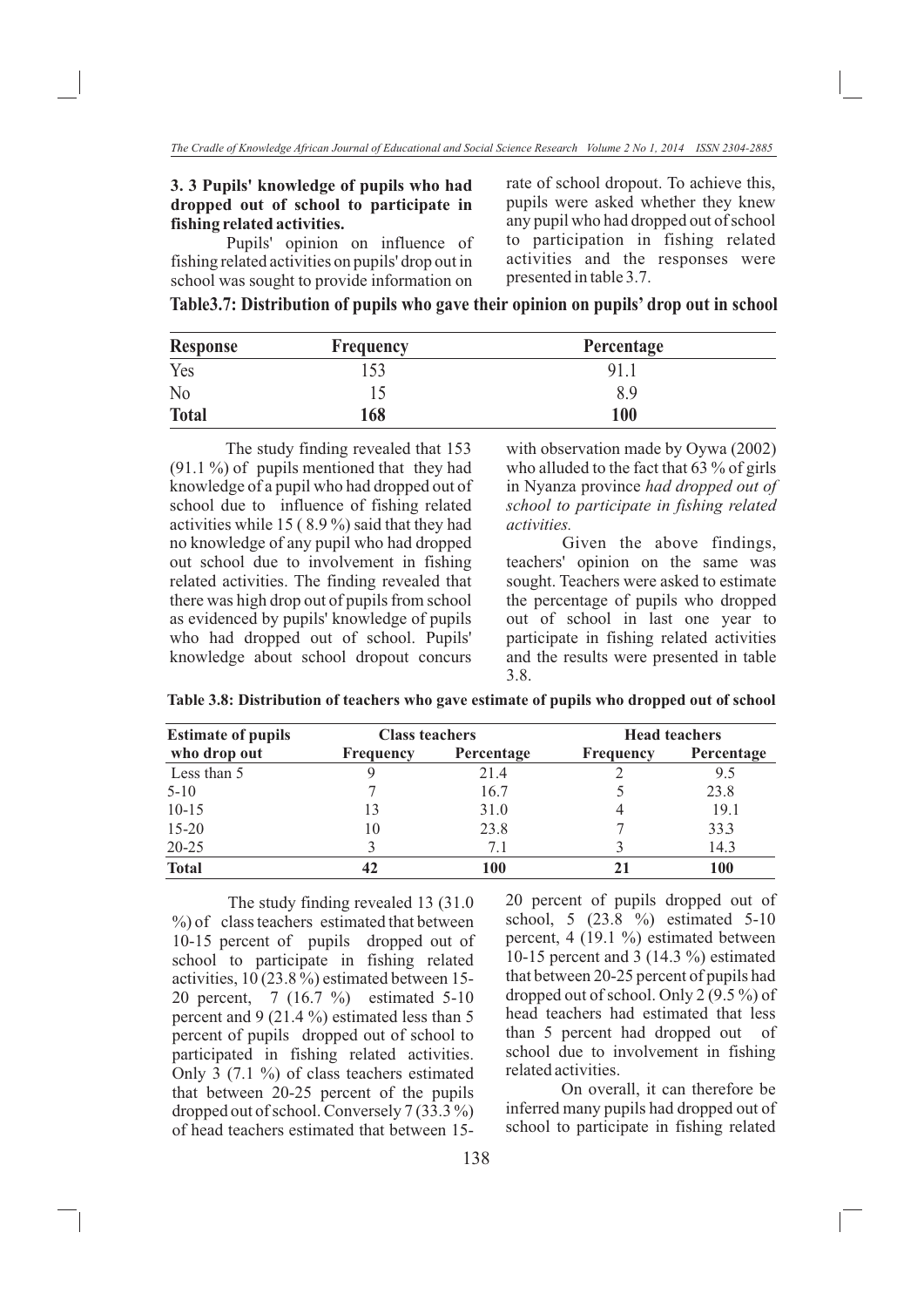activities as estimated by majority of teachers. This finding corresponds with statistics in table 3.7 where majority 153  $(91.1 \%)$  of pupils mentioned that that they had knowledge of a pupil who had dropped out of school.

### **3.4 Pupils' transition in school**

This section discuses the influence of fishing related activities on pupils' transition in school. The study sought to examine the extent at which personal characteristics of pupils participating in fishing activities influenced their transition to next class level. It was necessary to know if the children had repeated a class at any point in time due to the influence of fishing related activities. To achieve this, pupils were asked to indicate whether or not they had ever repeated a class at any point in time due to fishing related activities. The responses were cross-tabulated with their gender, age and level of their class and results presented in table 3.9.

**fishing related activities. Table 3.9: Distribution of pupils who had repeated a class due to involvement in** 

| Demographic        |                  | <b>Response</b><br><b>YES</b> |                  | NO         |  |  |
|--------------------|------------------|-------------------------------|------------------|------------|--|--|
| characteristics    | <b>Frequency</b> | Percentage                    | <b>Frequency</b> | Percentage |  |  |
| Gender             |                  |                               |                  |            |  |  |
| Male               | 17               | 10.1                          | 67               | 39.9       |  |  |
| Female             | 16               | 9.5                           | 68               | 40.5       |  |  |
| <b>Total</b>       | 33               | 19.6                          | 135              | 80.4       |  |  |
| Age category       |                  |                               |                  |            |  |  |
| $10-13$            | 16               | 9.5                           | 56               | 33.3       |  |  |
| $13 - 16$          | 16               | 9.5                           | 76               | 45.3       |  |  |
| $16-19$            | 01               | 0.6                           | 03               | 1.8        |  |  |
| <b>Total</b>       | 33               | 19.6                          | 135              | 80.4       |  |  |
| <b>Class level</b> |                  |                               |                  |            |  |  |
| Class 6            | 21               | 12.5                          | 63               | 37.5       |  |  |
| Class 7            | 12               | 7.1                           | 72               | 42.9       |  |  |
| <b>Total</b>       | 33               | 19.6                          | 135              | 80.4       |  |  |

The analysis showed 33 (19.6 %) of pupils had repeated a class in their school lifetime due to participation in fishing related activities while 135 (80.4%) had not repeated a class. From this analysis it is evidenced majority 135 (80.4%) of pupils had not repeated a class due to the influence of fishing related activities. This state of affairs could be attributed to fact that education policy restrains pupils from repeating a class and as stipulated in Kenya vision 2030, education and training must embrace equity issues such as equal opportunity for access, retention and completion. Study finding also revealed that fishing related activities influenced pupils' transition rate as mentioned by 33 (19.6 %) of pupils. This finding showed that fishing related activities

to some extent influenced pupils' transition rate in schools.

In relation to gender, both sexes had repeated a class with almost equal proportion as shown by a response of 17 (10.1 %) of boys and 16 (9.5 %) of girls. Conversely 67 (39.9 %) of boys and 68 (40.5 %) of girls had never repeated a class at any point in time. Study finding that both sexes in almost equal proportion had repeated a class due to the influence of fishing related activities implied that the boys and the girls to some extent were influenced in their repetition rate by fishing related activities.

In all the age categories there was equal proportion of repetition rate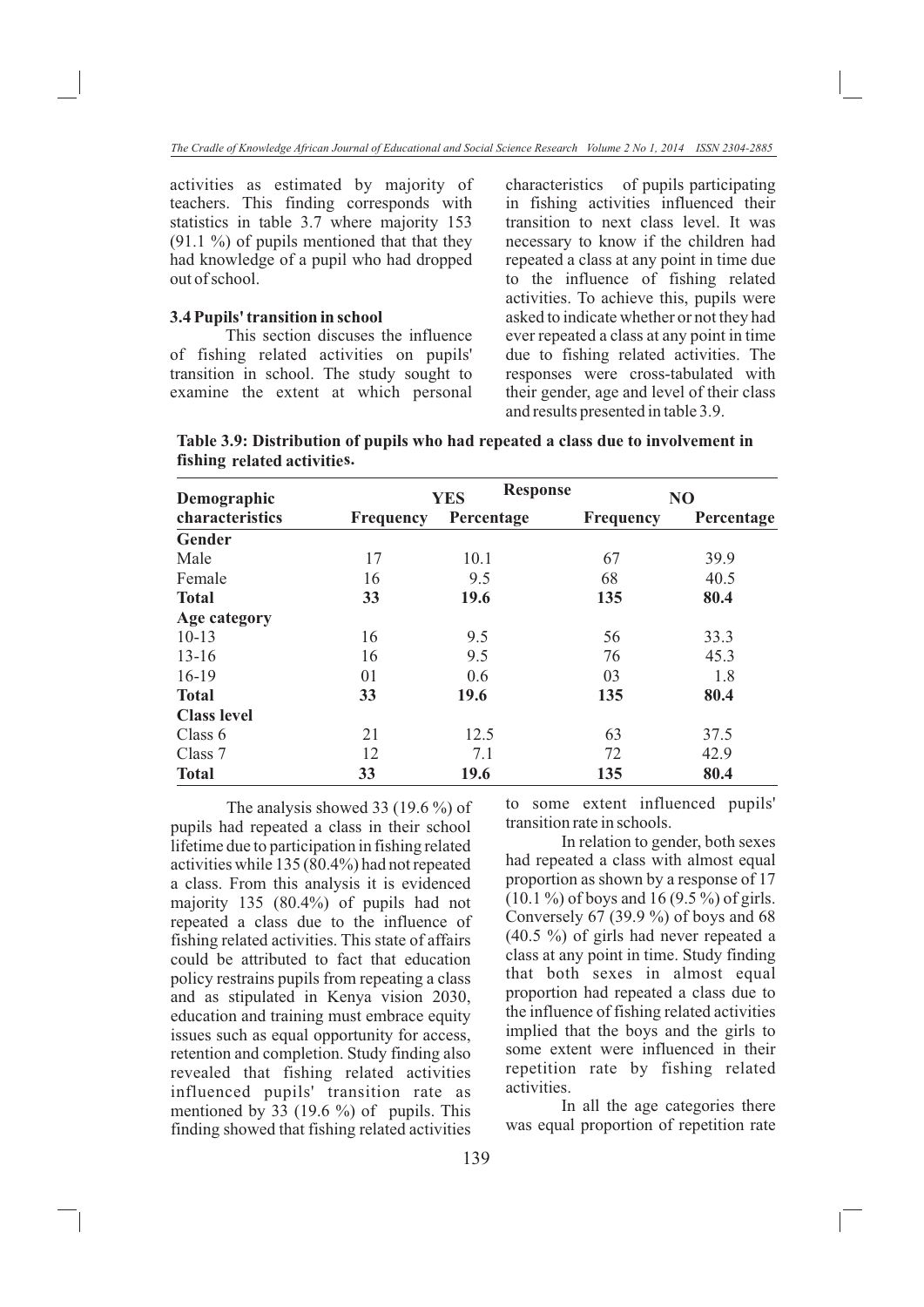as shown by a response of 16  $(9.5 \%)$  for pupils aged between 10 -16 years and to the pupils aged between 16-19 years only 1 (0.6 %) had repeated a class. On the contrary 56 (33.3 %) of pupils aged between 10-13 years, 76 (45.3 %) of pupils aged between 13-16 and 3 (1.8 %) of pupils aged between 16-19 years had never repeated a class at any point in time due to the influence of fishing related activities. In relation to age of the pupils participating in fishing related activities the study finding revealed that pupils aged between 10 -13 years and 13 -16 years had repeated a class with equal proportion. The ages of the pupils did not therefore have any bearing on pupils' rate of repetition. However, to the pupils aged 16-19 years only 1  $(0.6\%)$  had repeated a class, this is because there was only one pupils in this age bracket who mentioned that he or she had repeated a class due to the influence of fishing related activities

The study finding revealed that 21 (12.5 %) of pupils in class 6 had repeated a class due to the influence of fishing related activities as compared to 12 (7.1 %) of pupils in class 7 who equally did the same . Conversely 63 (37.5 %) of pupils in class 6

and 72 (42.9 %) of pupils in class 7 had never repeated a class at any point in time due to influence of fishing related activities. From this analysis it is evidenced that more of class 6 pupils had repeated a class at any point in time due to the influence of fishing relate activities than the pupils in class 7. This state of affairs is explained by the fact that education policy is quiet strict on pupils being forced to repeat a class as the head teachers are made to account for number of pupils promoted to class 8. This fact probably influenced pupils' transition rate in class 7.

### **3.5 Performance in examination**

Teachers' opinion on pupils' performance in examination was sought to provide information on influence of fishing related activities on pupils' performance in examination. To achieve this, teachers were asked to rate the extent at which poor performance in their classes or schools could be attributed to influence of fishing related activities and the results were presented in table3.10.

**Table 3.10: Distribution of teachers who attributed poor performance in examination to influence of fishing related activities**

| <b>Performance</b> | <b>Head teachers</b><br><b>Class teachers</b> |      |    |                                           |                          |            |
|--------------------|-----------------------------------------------|------|----|-------------------------------------------|--------------------------|------------|
| in CAT             |                                               |      |    | Frequency Percentage Frequency Percentage | <b>Total</b>             | percentage |
| Very large extent  |                                               | 14.3 |    | 19.0                                      | $\overline{\phantom{a}}$ | 15.9       |
| Large extent       | 26                                            | 61.9 | 14 | 66.7                                      | 40                       | 63.4       |
| Rarely             |                                               | 19.0 |    | 9.5                                       | 10                       | 15.9       |
| No extent          |                                               | 4.8  |    | 4.8                                       |                          | 4.8        |
| <b>Total</b>       |                                               | 100  |    | 100                                       |                          | 100        |

A number of 40 (63.4 %) of teachers to a large extent ascribed low performance of pupils in the examination to the influence of fishing related activities while 10 (15.9 %) mentioned that fishing related affected performance of pupils in the examination to a very large extent. On the contrary 10 (15.9 %) of teachers mentioned that fishing related activities rarely affected performance of pupils in the examination while 3 (4.8 %) of teachers held the preposition that fishing

related activities did not affect performance of pupils in examination.

The study findings revealed that poor performance of pupils in the examination to a large extent could be attributed to involvement of pupils in various fishing related activities as about 50 (79.3 %) of teachers held the preposition that fishing related activities affected pupils' performance in the examination. This preposition concurs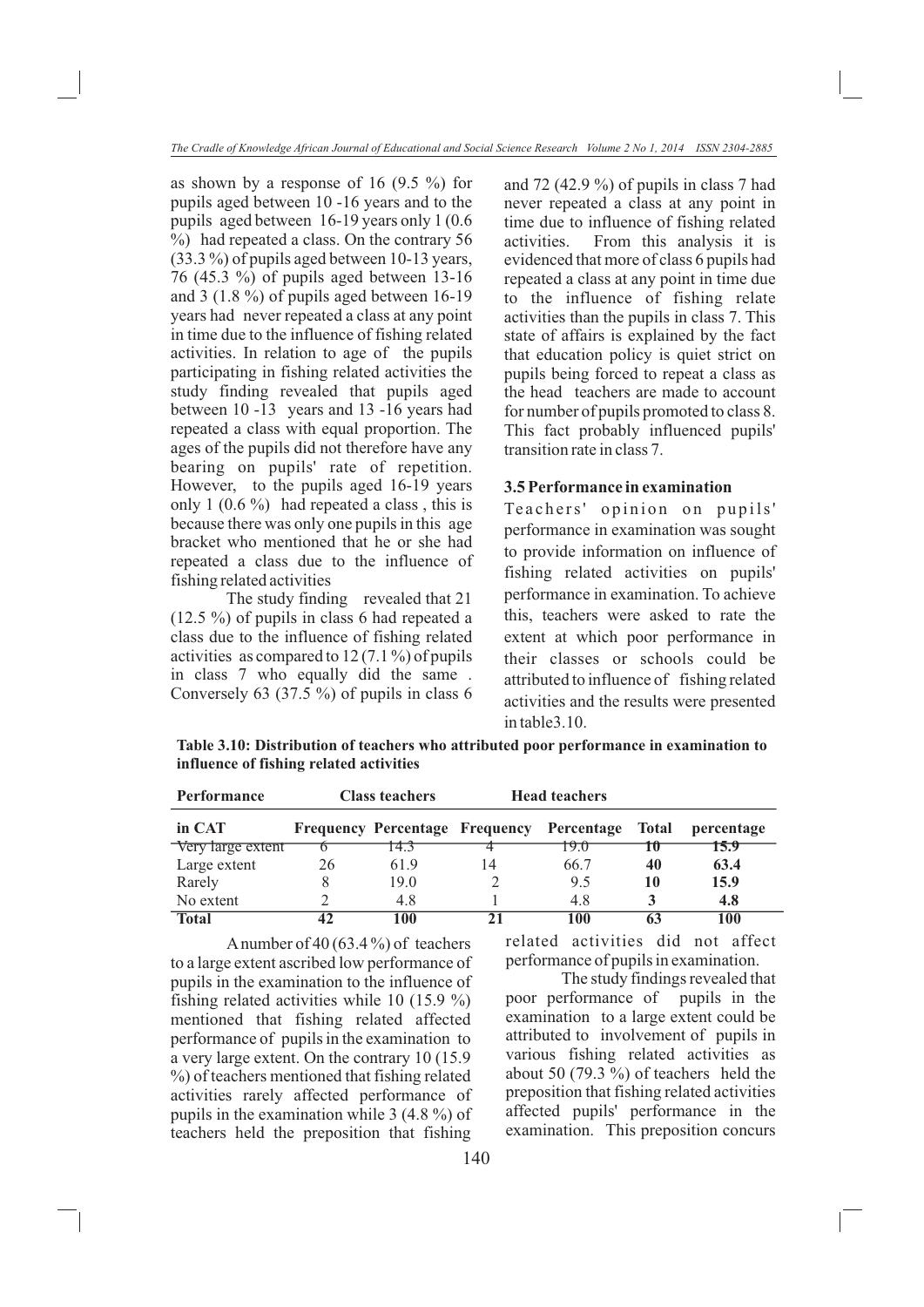with statistics in table 3.11 where  $73 (43.4\%)$ of pupils who had done poorly in the CAT to some extent attributed poor performance in the CAT to the influence of fishing related activities.

Given the above findings, pupils' opinion on the same was sought. Pupils were asked to rate their performance in the previous CAT and the responses were crosstabulated with their gender, age and level of their class. The findings indicated that a proportion of 73 (43.4%) of pupils mentioned that they had done poorly in the previous CAT as opposed to 95 (56.6 %) whose performance were rated as good. From this analysis it evidenced that many pupils accounting for 95 (56.6  $\%$ ) had their performance in the CAT not influenced by fishing related activities. Of the pupils who had done poorly in the CAT 41 (56.2%) mentioned that fishing related activities affected their performance in the CAT to a large extent while 32 (43.8%) said that fishing related activities affected their performance to low extent.

The study finding revealed that 73 (43.4 %) of pupils who had done poorly in the CAT to some extent had their performance affected by participation in fishing related activities. This finding therefore revealed that fishing related activities had influence on pupils' performance in the CAT. This finding concurs with information provided by (AEO'S office, department of examination, 2011) which showed that the mean score for first term 2011 evaluation test for standard 6 and 7 was 236.9 which was below the average mean. It also concurs with statistics in table 3.10 where 50  $(79.3\%)$  of teachers mentioned that fishing related activities affected pupils' performance in the examination. It can therefore be hypothesized that poor performance in examination probably could be attributed to several factors among which are fishing related activities.

In relation to gender more boys 38 (22.6%) than girls 35 (20.8 %) registered poor performance in the CAT as opposed to 45 (26. %) of boys and 50 (29.8 %) of girls who noted good performance in the CAT.

The study finding revealed that in both sexes the boys were affected more in their performance in the CAT than the girls. This could be attributed to the fact that more boys than girls were involved in fishing related activities which probably influenced their performance in the CAT.

In all the age categories, a higher proportion of 47 (28.0 %) noted poor performance in the CAT in pupils aged between 13-16 years than all the other age groups. 24 (14.2 %) of pupils aged between 10-13 years and 2 (1.2 %) of pupils aged between 16-19 years noted poor performance in the CAT. On the contrary 41  $(24.4 \%)$  of pupils aged between 10-13 years, 52 (31.0 %) of pupils aged between 13-16 years and 2 (1.2 %) of pupils aged between 16 -19 years noted good performance in the CAT. In relation to age of the pupils participating in fishing related activities the study finding revealed that pupils aged between 13-16 years noted poor performance in the CAT more than pupils aged between 10-13 years. This implied that as pupils matured in age they became more involved in fishing related activities. This fact probably influenced their performance in the CAT.

A higher proportion of 40 (23.8%) of pupils in class 6 note poor performance in the previous CAT than pupils in class 7 who registered 33 (19.6 %) of pupils who did poorly in the CAT. Conversely 44 (26.2%) of pupils in class 6 and 51 (30.4 %) of pupils in class 7 noted good performance in the previous CAT. The study finding revealed that 73 (43.5 %) of pupils in class 6 and 7 had their performance in the CAT influenced by fishing related activities. This finding concurs with observation made by (DEO's office, department of statistics, 2009) that education system in schools around the beaches in North Rachuonyo district experienced high wastage as a result of low performance in national examination.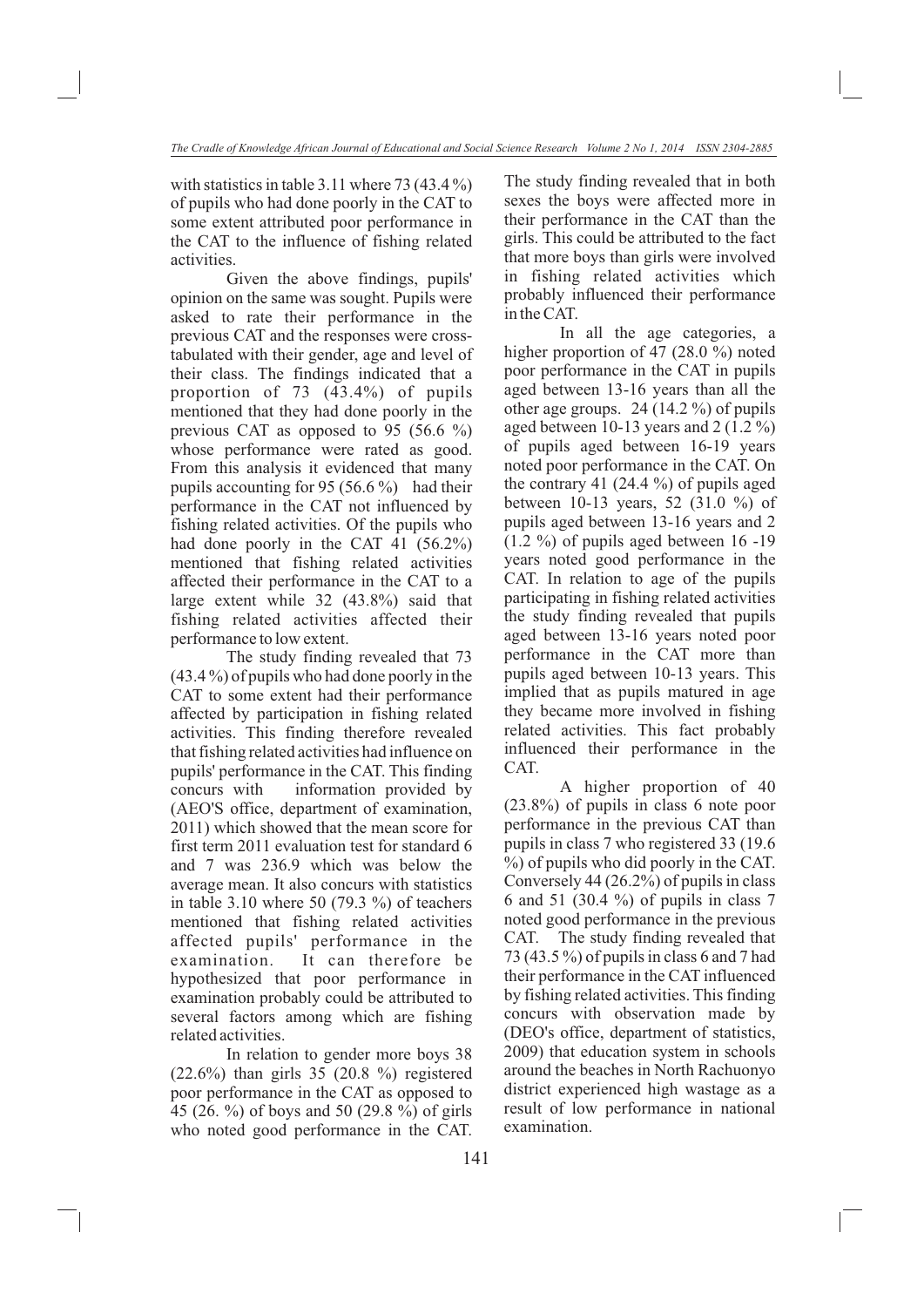## **3.6 Pupils participating in fishing related activities and their time for homework**

This section discusses the influence of fishing related activities on pupils' time for doing homework. The study sought to examine the extent at which personal characteristics of pupils participating in fishing activities influenced their time for homework. It was necessary to know whether or not pupils' time for homework was interfered with by involvement in fishing related activities. To achieve this, pupils were asked to indicate whether or not fishing related activities interfered with their time for homework. The responses were crosstabulated with their gender, age and level of their class.

It was established that a proportion of 95 (56.6 %) of pupils mentioned that fishing related activities interfered with their time for homework as opposed to 73 (43.4 %) who said that fishing related activities never interfered with their time for homework. Study finding revealed that fishing related activities had influence on the pupils' time for homework as 95 (56.6 %) of pupils alluded to the fact that their time for homework had been interfered with by involvement in fishing related activities. The problem of fishing related activities interfering with pupils' time for homework is not unique to this study. In a similar study carried out by Kodonya, Madihi and Mtwana (2002) on child labour in informal sector in Tanzania it was also found that 88.2 % of school children involved in actual fishing in Mwanza region in Tanzania had a lot of difficulty in participating in learning activities in their schools as they could not have appropriate time to learn and complete class assignments given to them by their teachers at school.

In relation to gender, both boys and girls were affected in almost equal proportion as 48 (28.5 %) of boys and 47 (28.0 %) of girls had their time for homework interfered with due to participation in fishing related activities. On the other hand 36 (21.4 %) of boys and 37 (22.0  $\%$ ) of girls had their time for homework not interfered with by participation in fishing related activities. From this analysis it is evidenced that fishing related activities had influence on pupils' time for homework as mentioned by 95 (56.5  $\%$ ) of the boys and girls. This finding concurs with research finding documented in child labour website (**ND**) that majority of school girls who were engaged in fish processing in Ghana were primarily engaged in fish processing at the expense of their education. Occasionally the girls had to keep up to late hours at the beach while waiting for the fishermen to return from sea, this tendency therefore denied them of adequate time needed for studies.

In all the age categories, a proportion of 54 (32.1 %) of pupils had their time for homework interfered with due to participation in fishing related activities in pupils aged between 13-16 years than all the other age groups. 39 (23.2%) of pupils aged between 10-13 years and  $2(1.2 \%)$  of pupils aged between 16-19 years had their time for homework interfered with due to participation in fishing related activities. On the contrary 33 (19.6%) of pupils aged between 10-13 years, 38 (22.6%) of pupils aged between 13-16 years and 2 (1.2 %) of pupils aged between 16 -19 had their time for homework not interfered with by participation in fishing related activities. In relation to age of the pupils participating in fishing related activities the study finding revealed that pupils aged between 13-16 years had their time for homework interfered with more than pupils aged between 10-13 years. This therefore implied that as the pupils matured in age they became more involved in fishing related activities a factor that probably made them lose their time for doing homework to influence of fishing related activities.

A proportion of 49 (29.1%) of pupils in class 7 and 46 (27.4%) of pupils in class 6 had their time for homework interfered with by involvement in fishing related activities.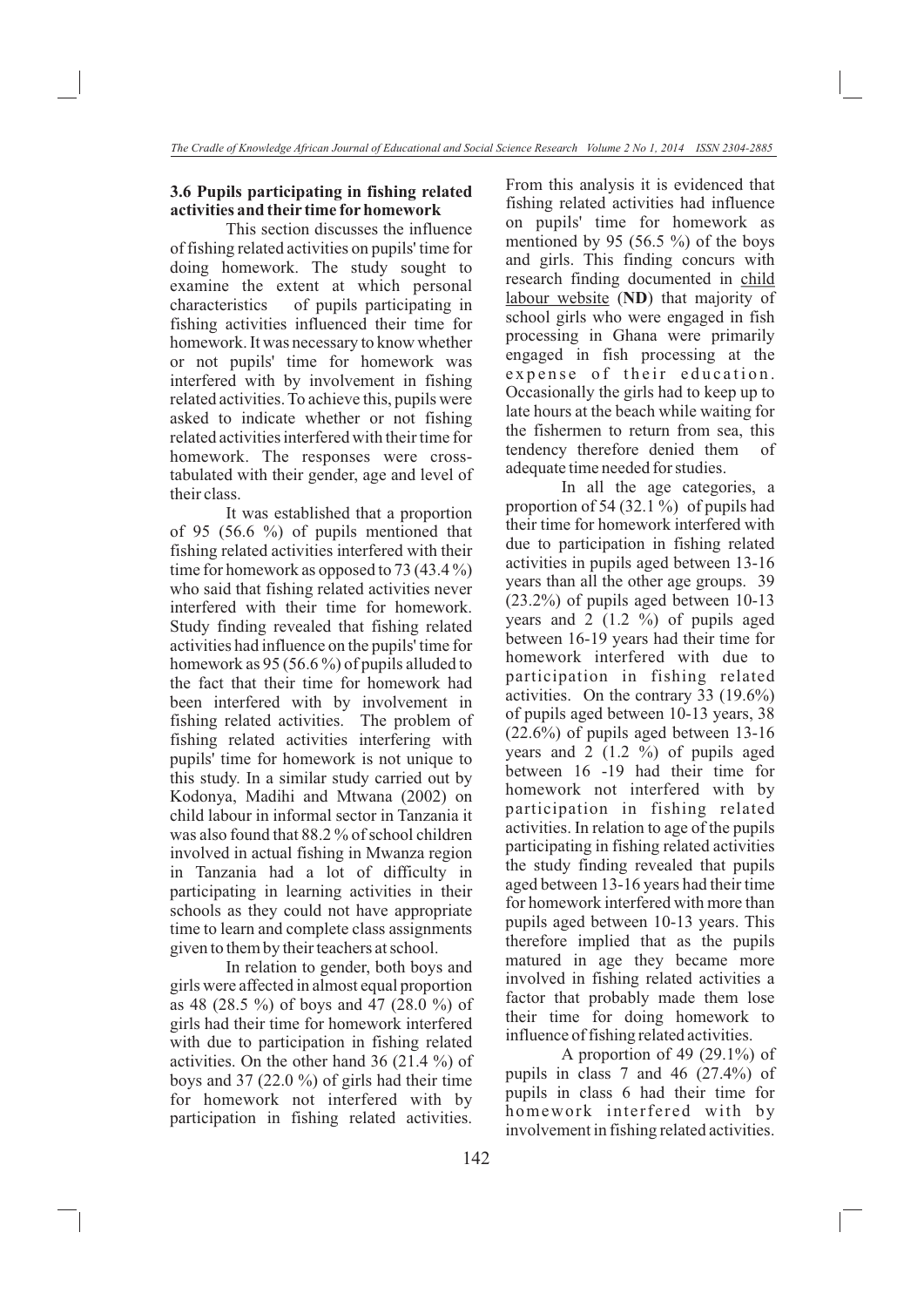Conversely 38 (22.6%) of pupils in class 6 and 35 (20.8 %) of pupils in class 7 had their time for homework not interfered with by fishing related activities. From this analysis it is evidenced that 27.4 % of pupils in class 6 who had their time for homework interfered with by involvement in fishing related activities almost neared the highest percentage 29.1% of pupils in class 7who had their time for homework interfered with due to involvement in fishing related activities. This therefore implied that fishing related activities regardless of class level influenced pupils' time for homework.

#### **4.0 Conclusion**

The study concluded that gender, age and class level of pupils participating in fishing related activities affected pupils' participation rates in primary education in terms of participation in leaning activities, school attendance, retention and transition in school. It was further concluded that gender of pupils participating in fishing related activities and pupils' attendance to school were independent of each other. There was no significant relationship between pupils' gender and their attendance to school meaning that there were other factors that influenced pupils' attendance to school other than gender of pupils involved fishing related activities.

#### **5.0 Recommendation**

Based on the findings of the study, the following are the recommendation given regarding the influence of fishing related activities on pupils' participation in primary education along the beaches of Lake Victoria: 1. The government should provide policy framework that takes into account larger socio-economic context of the fisher community .It is crucial to address root causes of structural poverty of poor fisher households. As majority of pupils involved in fishing activities come from impoverished households and from vulnerable groups, it is imperative to address the root causes of poverty by the governments through enacting appropriate legal and policy framework and ensuring the successful implementation of the same. This can be best done by initiating financial support programme in affected areas along the beaches to help alleviate poverty levels amongst the fishing communities and also help support sustainability of affected pupils. 2. The government should review the Beach Management Unit bylaws and policies. The Beach Management Units should be strengthen by been provided with institutional capacity to pass bylaws and or enforce the existing laws to prohibit children from participating in fishing activities. Provincial administration, department of fisheries, local councils, BMUs should form child protection committees in collaboration the ministry of education to monitor the implementation of bylaws and other initiatives to prevent involvement of children in fisheries.

3. The government should review and update national legislation on involvement of school children in fishing related activities and develop practical policies on child labour in fisheries. As a member of the international community the government should take proactive steps to curb involvement of school children in fisheries by evoking act No.182 of the work in fishing convention.

**4. Ensuring synergy between all concerned** Stakeholders. There is need to establish better communication and cooperation between various stakeholders. Stakeholders' participation should be encouraged when discussing matters of education more so educational issues affecting the children from the fishing communities. Increased involvement of stakeholders' participation is necessary because stakeholders have stake in matters of education more so on issues affecting the children from the fishing community. Relevant stakeholders such as the ministry of education, the general community, Ministry of fisheries,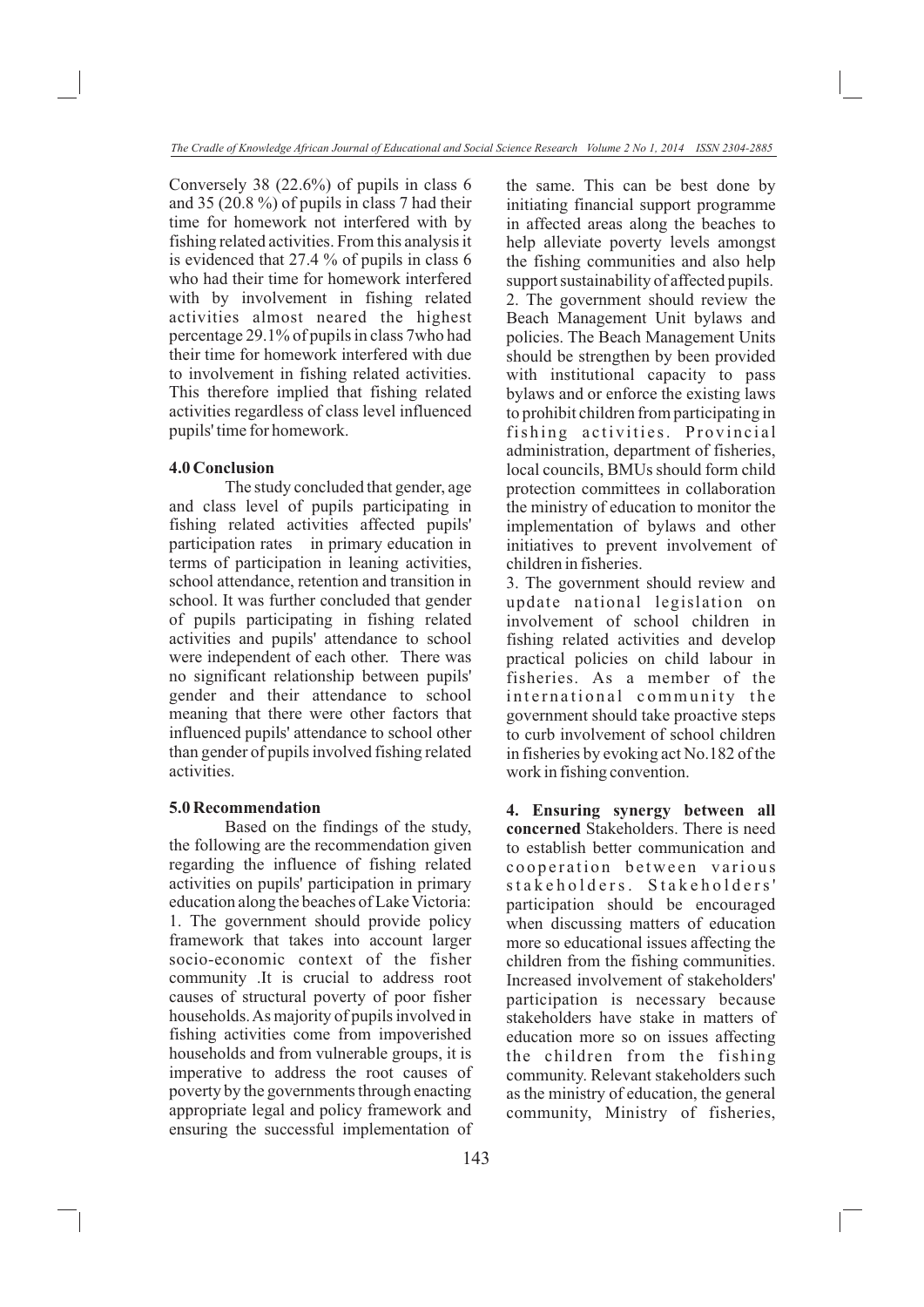Provincial administration, school sponsors and NGOs operating along the lake region should be brought on board while discussing matters affecting the education of children from the fishing communities. Through such initiative concerted efforts can be made to help mitigate the influence of fishing related activities on pupils' participation in education.

5. The government should facilitate community sensitization programmes in areas affected by fishing activities. Social mobilization and community participation is a key prevention strategy that can be used to mitigate the effects of fishing on pupils' participation in primary education. This requires systematic policy framework for guidance and counselling both the parents and the pupils participating in fishing activities. It is also important to sensitise the general fisher community through appropriate trainings and orientations on the importance of education. Youth Volunteers, social animators, CBOs and NGOs can take leading role in imparting such sensitization programmes. The role of these actors as social mobilizes should be acknowledged and an environment of cooperation should be developed among the governments and other stakeholders to prevent pupils' participation in fishing related activities.

6. The levies that are imposed on the school children by the school administration should be reduced. It has been noted that the levies imposed on the pupils is the cause of child labour along the beaches of Lake Victoria in North Rachuonyo district. Levies imposed on the pupils by the school administration is one of the major reasons that makes school children to drop out of school to participate in fishing related activities. The ministry of education should therefore regulate the amount of school levies imposed on school children as this is the main cause that drives school children into fishing.

#### **References**

- Ajzen, I. (1991). *Theory of Planed Behaviour*. Organisational behaviour and human decision processes, 50, 179-211.
- Ajzen, I. (1985). *From Intentions to Actions*: A theory of Planned Behaviour, In J. Kuhl and Beckman (ed) Action Control: From Cognition to Behaviour. Heidelberg. Springer.
- Ajzen, I. And Frsbein,M.(1980). *Understanding Attitude and Predicting Social Behaviour.* Egle Cliffes, NJ, Prentice –Hall , Inc.
- Bauman, A. And Smith, B. (1999).*Geographical Influence Upon Physical Activity Participation* . Evidence of Coastal Effect. Australian and Newzealand journal of public health, 23(3)322-324.
- Bhalotras, S. (2003).*Child Labour in Asia and Africa*. Background report for EFA, Global Monitoring Report 2003/4.
- Bogozzi, R. P and Warshaw, P.R. (1990).*Training To Consume*: Journal of consumer research, 17.124-140.
- Bronfenbrenner, U. (1994). *Ecological Model of Human Development*. International Encyclopaedia of Education Vol 3, Oxford, Elsevier.
- Bronfenbrenner, U. (1979). *The ecology of Human Development*: Experiment by nature and design. Harvard University Press. Cambridge, Massachusetts.
- Halim, U. (2010). *Child Labour in Fisheries and Aquaculture*: Need for a perspective in light of experience form India .Paper presented in Expert Consultation on Child Labour in Fisheries, FAO. Rome. http:/www.Ujjiaini Halim WFF Child Labour Fisheries Aquaculture.pdf, viewed on  $22<sup>nd</sup>$  January, 2011at 1230hrs
- Hansen, W.G. (1959). *How Accessibility Shapes Land Use*: Journal of American Institute of Planners, 15, 73-76.